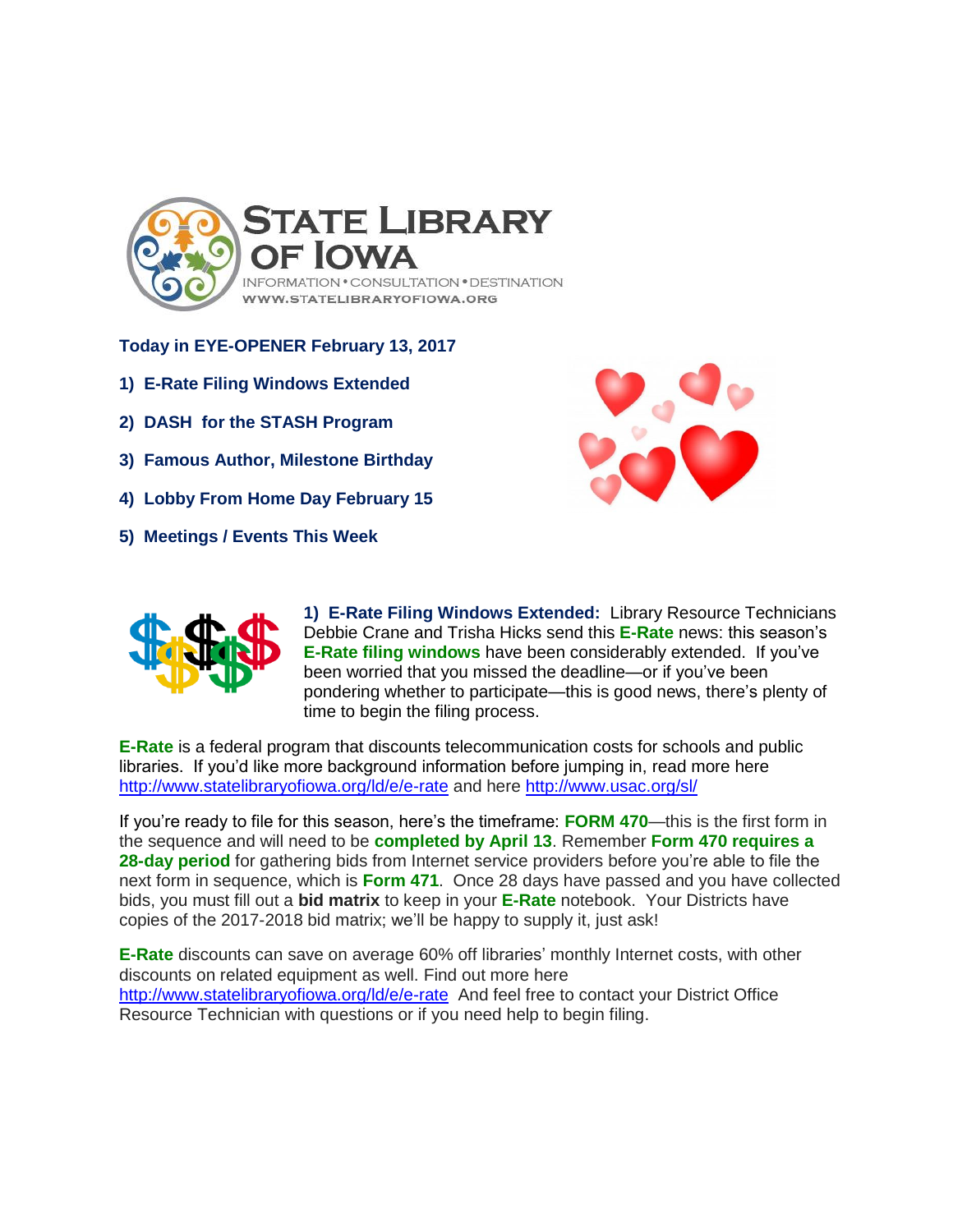**2) DASH for the STASH Program:** Thanks to Central District Consultant Maryann Mori for this story about the 2017 *DASH for the STASH* program. Now in its fourth year, *DASH for the STASH* is an investor education program and poster contest that arms investors with unbiased information needed to make wise investment decisions. This program is a partnership between the Investor Protection Institute (IPI) and the Iowa Insurance Division. There is no charge for your library to participate. This year's program runs from **April 1-May 31**.



*DASH* features a series of informational posters. To play, participants visit a host location, read the content on each poster, scan the QR code to access that topic's quiz question, then submit their answers via smartphone, tablet, or computer. Each poster is rich in investor education and protection content; posters take approximately 5-10 minutes to read. **Public libraries are encouraged to become** *DASH* **host locations!**

One statewide winner will be chosen in a random drawing of eligible participants who logged the correct answers from all four posters. The winner will receive a \$1,000 contribution to a new or existing IRA account for 2017.

The *2017 DASH for the STASH* program is a great way to educate citizens about saving and investing. Plus this is a great niche for public libraries to become involved as hosts. Read more here<http://www.iinvest.org/programs/dash-for-the-stash> **BUT NOTE**: the webpage displays 2016 information still, the 2017 posters haven't been printed yet. **To participate** as a **2017 Iowa DASH host, complete this Survey Monkey by March 1:**  <https://www.surveymonkey.com/r/DASHiowa>Program coordinator Joanne Kuster is available

for questions as well [joanne@kusterltd.com](mailto:joanne@kusterltd.com)

![](_page_1_Picture_6.jpeg)

**3) Famous Author, Milestone Birthday: February 7th** marked a milestone birthday for one of the most beloved children's authors of all time—**Laura Ingalls Wilder**. This year marking her **150th birthday**, Laura was born in the Big Woods of Pepin, Wisconsin in 1867. Laura started writing her *Little House* books in 1930. To date, 60 million copies have been sold and translated into 40 languages.

Libraries across the country are celebrating Laura's life and

legacy this month and throughout the year with local birthday parties, book displays, prairie pageants, readers' theaters, and history presentations. This website shows a listing of events in 20 states, Iowa included<http://littlehouseontheprairie.com/>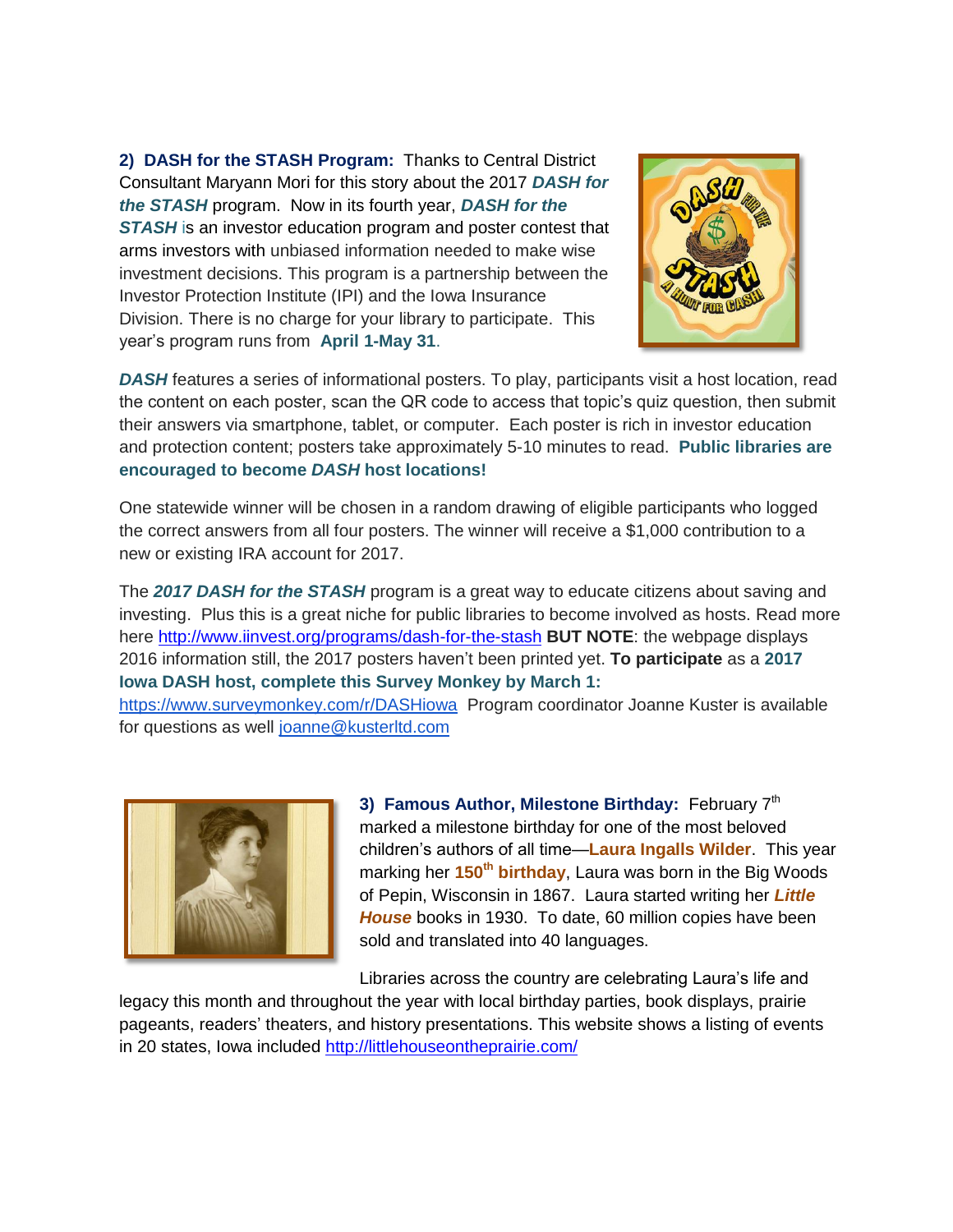One easy *"Happy Birthday, Laura"* tribute would be to freshen your library's collection of the *Little House* books. Purchase a boxed set of the *Little House TV series*. Connect with other libraries on Facebook that are planning birthday events.

For more interesting reading and facts about Laura's life and writing career:

- Pepin Wisconsin Laura Days<http://www.lauradays.org/>
- Minnesota Public Radio website [https://www.mprnews.org/story/2017/02/07/books](https://www.mprnews.org/story/2017/02/07/books-laura-ingalls-wilder-150-birthday)[laura-ingalls-wilder-150-birthday](https://www.mprnews.org/story/2017/02/07/books-laura-ingalls-wilder-150-birthday)
- Ingalls' Homestead in De Smet, SD<http://www.ingallshomestead.com/>
- Humanities Iowa featuring researcher and speaker Sarah Uthoff from Iowa City <https://www.humanitiesiowa.org/sarah-uthoff>

Truly a great literary programming occasion for all ages—thanks to Glenda Mulder at Laurens PL for leading me to this story. Which would make a nice topic for LIBRARY TALK…how about sharing your *"Little House on the Prairie"* plans with each other!

![](_page_2_Picture_7.jpeg)

**4) Lobby From Home Day February 15: This Wednesday February 15** is **ILA's Lobby From Home Day.** This is a perfect opportunity for public library trustees, Friends Group members, and advocates everywhere to contact local legislators. The message is this: remind them of how valuable Iowa libraries are in hundreds of communities across the state. And how critical state funding is to maintaining libraries as vital community resources. Iowa is facing dramatic budget shortfalls this year and certain cuts to all state agencies, including the State Library. So your advocacy is especially needed this year.

The Communications Committee of ILA has put together a folder of materials that will help as you lobby your legislators this Wednesday. The folder linked here <https://drive.google.com/open?id=0B6M7nf6-Ew2sbEJhVzVKTHA1NEE> contains talking points and graphics showing why libraries are important to communities. You will also find a blank Publisher file and a blank graphics file in case you want to build your own graphic to send to your legislators. Remember, you don't need to cover all the talking points with your legislators. Pick 1-2 important things that you can tell a story about.

Find your legislators here:<https://www.legis.iowa.gov/legislators/find>During the legislative session, Iowa state senators can be reached at Iowa Senate, Statehouse, Des Moines, Iowa 50319—call 515-281-3371. Iowa state representatives can be reached at Iowa House of Representatives, Statehouse, Des Moines, Iowa 50319—call 515- 281-3221.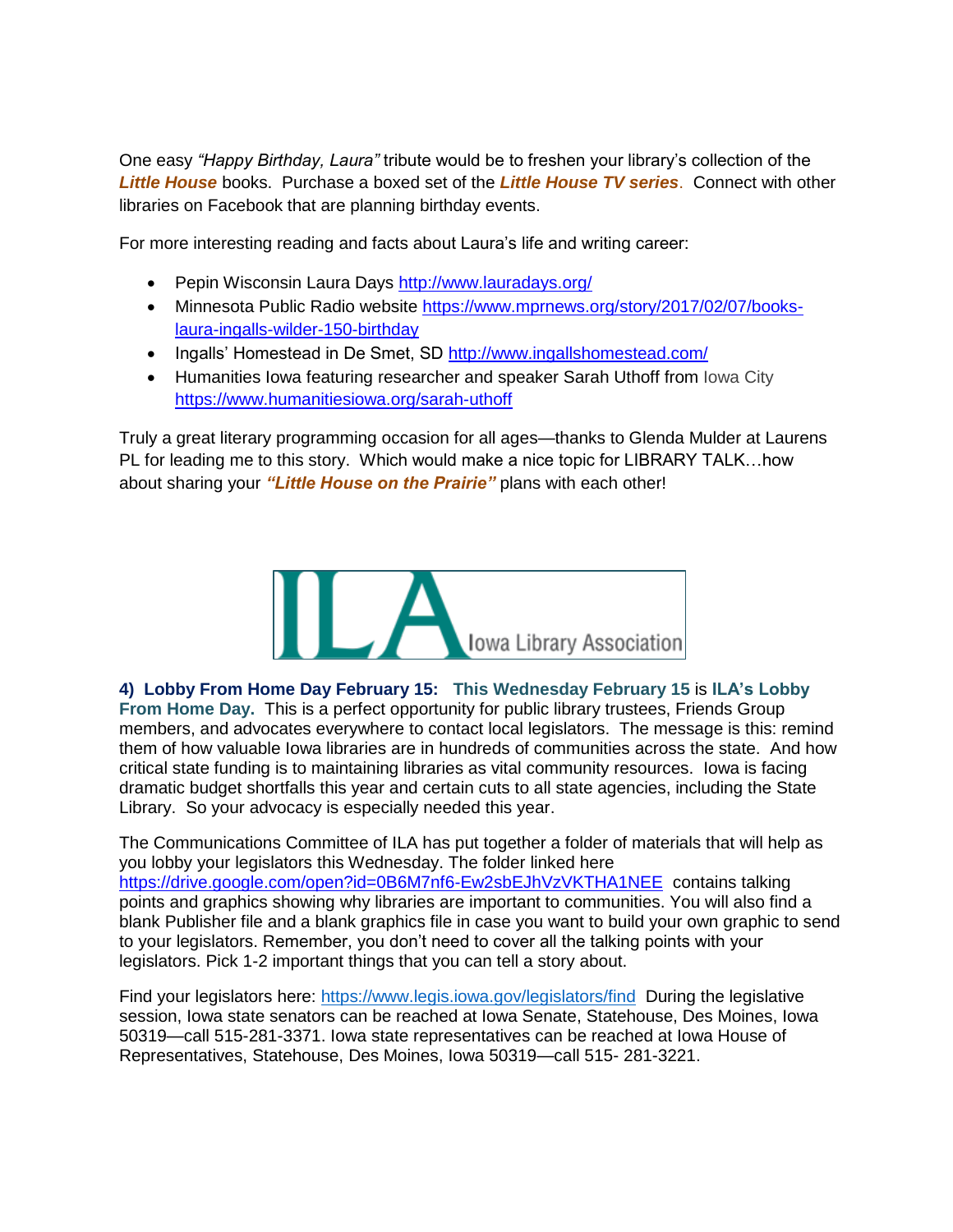Also mark your calendars for **Wednesday March 15**—that's **ILA Legislative Day**, the annual lobbying effort at the capitol building in Des Moines. That event begins with a legislative briefing mid-afternoon, followed by a legislative reception in the Law Library at the State Capitol beginning at 4:00 PM.

> But for now, please help make **Lobby From Home Day 2017** this **Wednesday February 15** a successful and concerted effort—thank you!

![](_page_3_Picture_2.jpeg)

**5) Meetings / Events This Week:** I'm joining Paullina PL Board this afternoon with a presentation *"Public Libraries: A Community Investment,"* plus road-tripping on Wednesday.

For libraries with **PLOW websites**—"**Website Worktime"** rolls around again this week. Catch it **Thursday Feb16** at **10:00AM or Friday Feb17** at **9:00AM**. Marie Harms will introduce cover pages with a focus on adding images to the carousel. **Website Worktimes** uses ZOOM software; no need to pre-register, just click here<http://zoom.us/j/5152813464> Contact your District Office with

questions or if you need help logging in.

Choose from a variety of national webinars in February—description and registration info here <http://www.statelibraryofiowa.org/ld/c-d/continuing-ed/other-conted>

**February 13.** 1:30-2:30PM. **Adult Programming That Works** sponsored by Idaho Commission for Libraries <http://icfl.adobeconnect.com/ce>

**February 14.** 1:00-2:00PM. **Teaching Tolerance** sponsored by Booklist <https://www.booklistonline.com/webinars>

**February 14.** 1:00-2:00PM. **People—Difficult or Different?** sponsored by Effectiveness Institute [http://www.effectivenessinstitute.com/index.php?option=com\\_dtregister&Itemid=54](http://www.effectivenessinstitute.com/index.php?option=com_dtregister&Itemid=54)

**February 15.** 1:00-2:00PM. **Creating a Culture of Volunteer Engagement** sponsored by VolunteerMatch <http://learn.volunteermatch.org/training-topics>